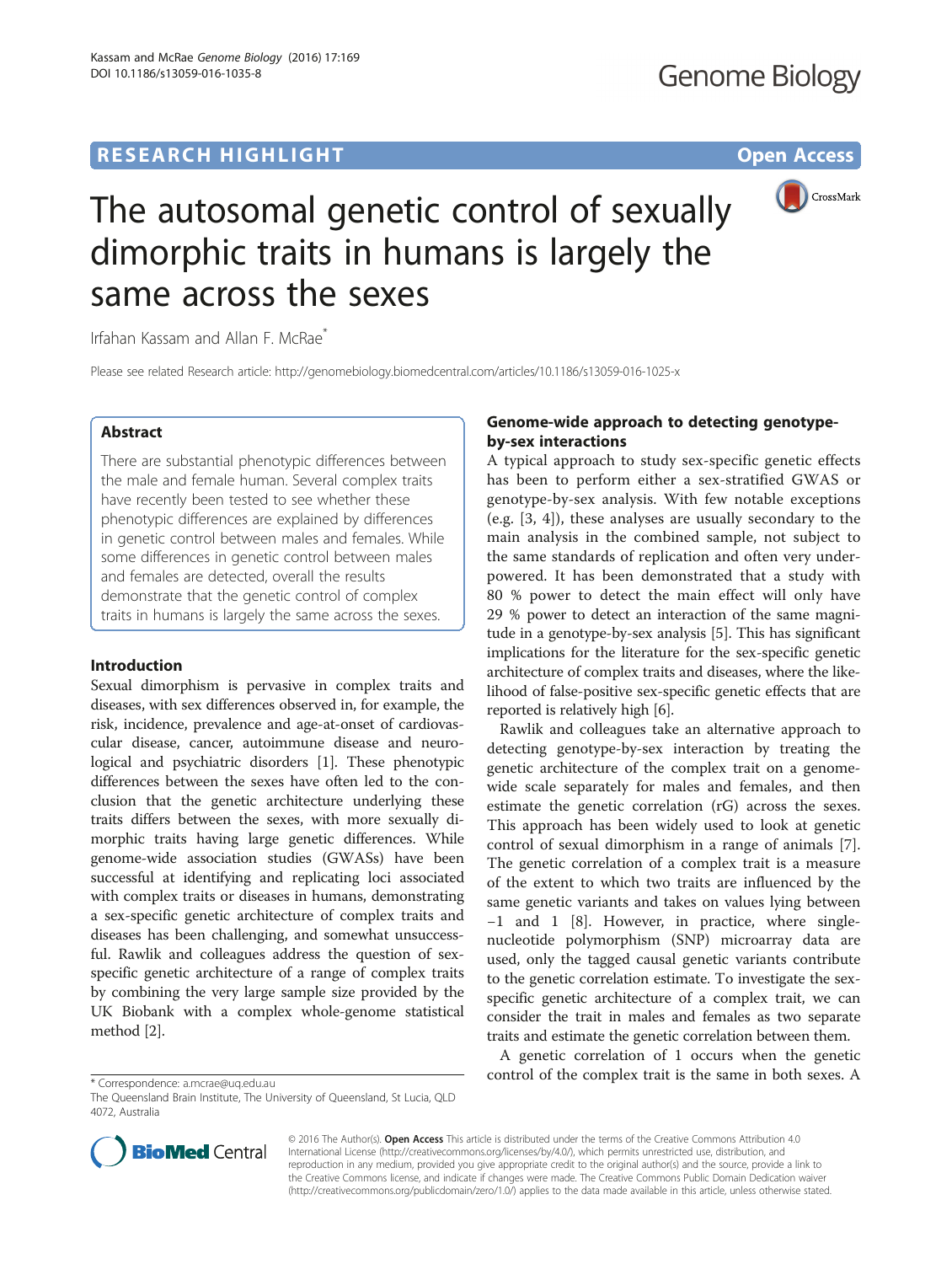<span id="page-1-0"></span>genetic correlation of less than 1 shows that the genetic control of the trait of interest differs across the sexes and is consistent with a certain amount of sex-specific genetic architecture. In general, the estimates of genetic correlation are subject to large sampling errors and are, therefore, very seldom precise unless performed in very large samples. This approach has previously been applied to height and body mass index (BMI) using a combined sample of  $n = 44,126$  unrelated individuals  $(n = 19,323$  men and 24,803 women) of European descent from seven GWAS cohorts [[9\]](#page-2-0), where no significant sex-specific genetic architecture was found.

# Genetic correlations for 19 complex traits in the UK Biobank

Rawlik and colleagues address the question of sex-specific genetic architecture of human complex traits by examining the genetic correlation of 19 complex traits using 319,038 common autosomal SNPs across 54,040 unrelated males and 59,820 females from the UK Biobank cohort [2]. The analysis of the very large sample across many traits (using the same data collection protocol) requires the use of state-of-the-art statistical methods and makes the estimates of genetic correlation the most precise ever reported in humans. The investigators found that 7 of the 19 complex traits had genetic correlations significantly less than 1 (after correction for multiple testing). These estimates ranged from 0.96 in height to 0.56 for life-time reproductive success (LRS). Unlike a previous study using the same approach, where no significant sex-specific genetic architecture was found when applied to height and BMI [[9](#page-2-0)], here, both height and BMI were shown to have a genetic correlation less than 1. However, the correlation estimates in the two studies were similar, indicating the difference in significance is purely due to the larger sample sizes provided by the UK Biobank. We also need to take care when looking at the lowest of the estimates of genetic correlation. LRS had an estimated genetic correlation of  $rG = 0.56$ , but the heritability estimates in males and females were relatively small, making the estimate of genetic correlation less reliable.

There is an assumption when a complex trait has large differences between males and females that these differences are being driven by differences in the genetic control of the trait across the sexes. This assumption appears to be unsubstantiated by the data, with no clear relationship observed between the level of difference between the sexes and their genetic correlation (Fig. 1). In particular, the trait with the lowest genetic correlation has very low phenotypic differences between the sexes, whereas several highly dimorphic traits all have relatively high genetic correlations.



#### Concluding remarks

This study demonstrates that most high-level complex traits have very high genetic correlations across the sexes. It follows that individual genotype-by-sex interactions are relatively unimportant, will on average have effect sizes that are much smaller than the main genetic effects on the trait and will thus require very large sample sizes to detect them. On a cautionary note, there is a need for reported genotype-by-sex interaction studies to be held to the high standards already required by GWAS studies, including substantial replication, to prevent the literature being flooded with false-positive results.

#### Abbreviations

BMI, body mass index; GWAS, genome-wide association study; LRS, life-time reproductive success; SNP, single-nucleotide polymorphism.

#### Funding

AFM is supported by an NHMRC Fellowship (APP1083656).

#### Authors' contributions

IK and AFM wrote the manuscript. Both authors read and approved the final manuscript.

#### Competing interests

The authors declare that they have no competing interests.

#### Published online: 05 August 2016

#### References

- 1. Ober C, Loisel DA, Gilad Y. Sex-specific genetic architecture of human disease. Nat Rev Genet. 2008;9:911–22.
- Rawlik K, Canela-Xandri O, Tenesa A. Evidence for sex-specific genetic architectures across a spectrum of human complex traits. Genome Biol. 2016. doi[:10.1186/s13059-016-1025-x.](http://dx.doi.org/10.1186/s13059-016-1025-x)
- 3. Randall JC, Winkler TW, Kutalik Z, Berndt SI, Jackson AU, Monda KL, et al. Sex-stratified genome-wide association studies including 270,000 individuals